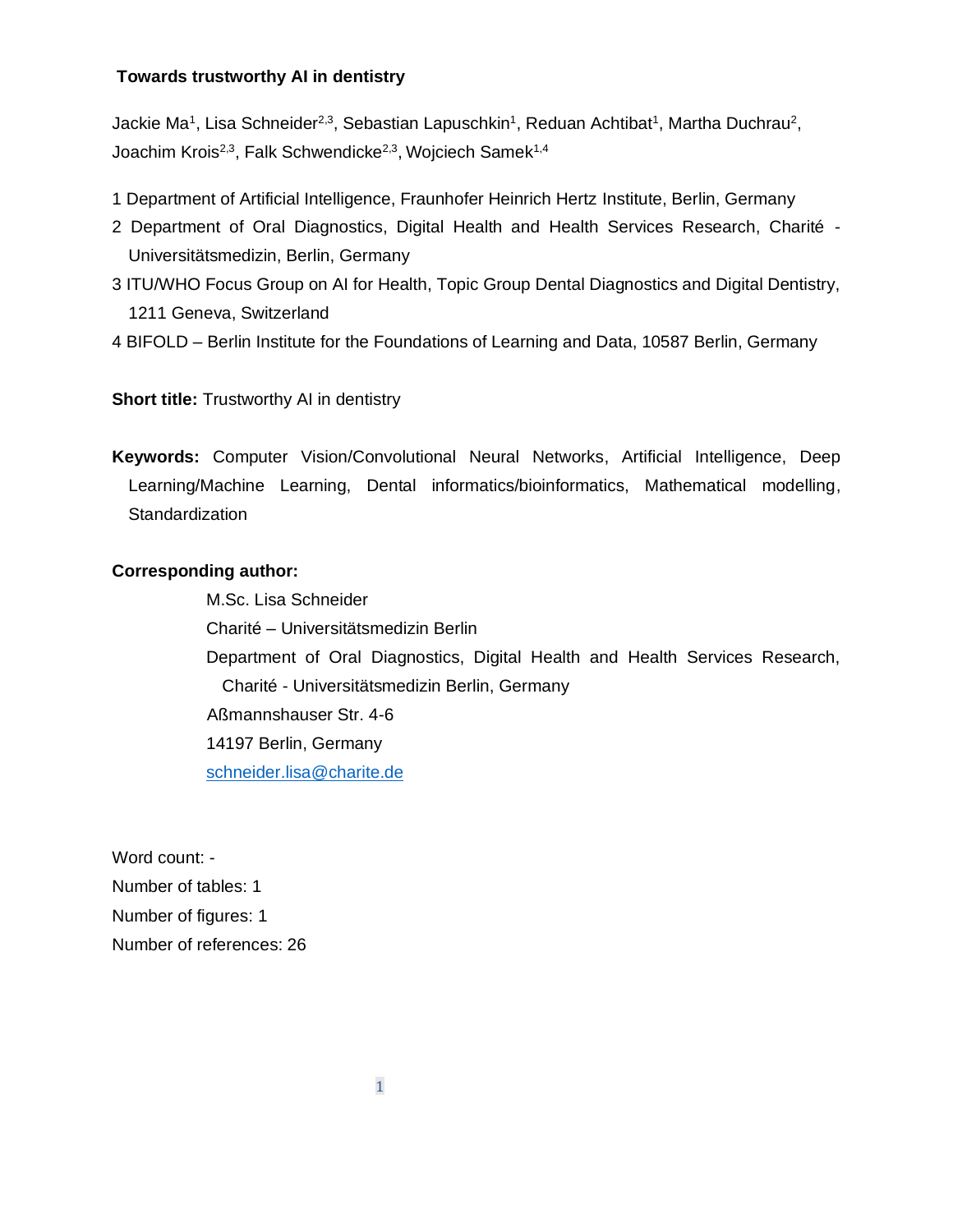### **Abstract**

Medical and dental Artificial Intelligence (AI) require the trust of both users and recipients of the AI to enhance implementation, acceptability, reach and maintenance. Standardization is one strategy to generate such trust, with quality standards pushing for improvements in AI and reliable quality in a number of attributes. In the present brief review, we summarize ongoing activities from research and standardization that contribute to the trustworthiness of medical and, specifically, dental AI, and discuss the role of standardization and some of its key elements. Further, we discuss how explainable AI methods can support the development of trustworthy AI models in dentistry. In particular, we demonstrate the practical benefits of using explainable AI on the use case of caries prediction on near-infrared light transillumination images.

### **Introduction**

Oral and dental pathologies are among the most prevalent conditions of humankind, and direct costs for managing them as well as the associated indirect costs have been quantified at over 500 billion USD in 2015 (Righolt et al. 2018). Given demographic and epidemiological dynamics, this burden of oral and dental diseases is expected to grow, while the workforce to provide oral and dental care is limited, which in combination is stressing already strained healthcare systems and putting the affordability and accessibility of oral and dental care at risk (World Health Organization 2020). Digital technologies, such as Artificial intelligence (AI), are frequently considered to make processes more efficient or increase the quality of decisions. Especially in oral and dental care, AI shows great promise due to the potential of higher effectiveness, safety, and efficiency, which allow provision of better care to a larger number of people (Schwendicke and Krois 2022). However, AI potentially introduces new risks that must be considered. Due to the design and complexity of AI algorithms the outputs of such are often inexplicable which limits it's the acceptance and hence the use these methods. Explainable AI (XAI) is a rapidly evolving research field that is precisely concerned with finding solutions to encounter this effect (Holzinger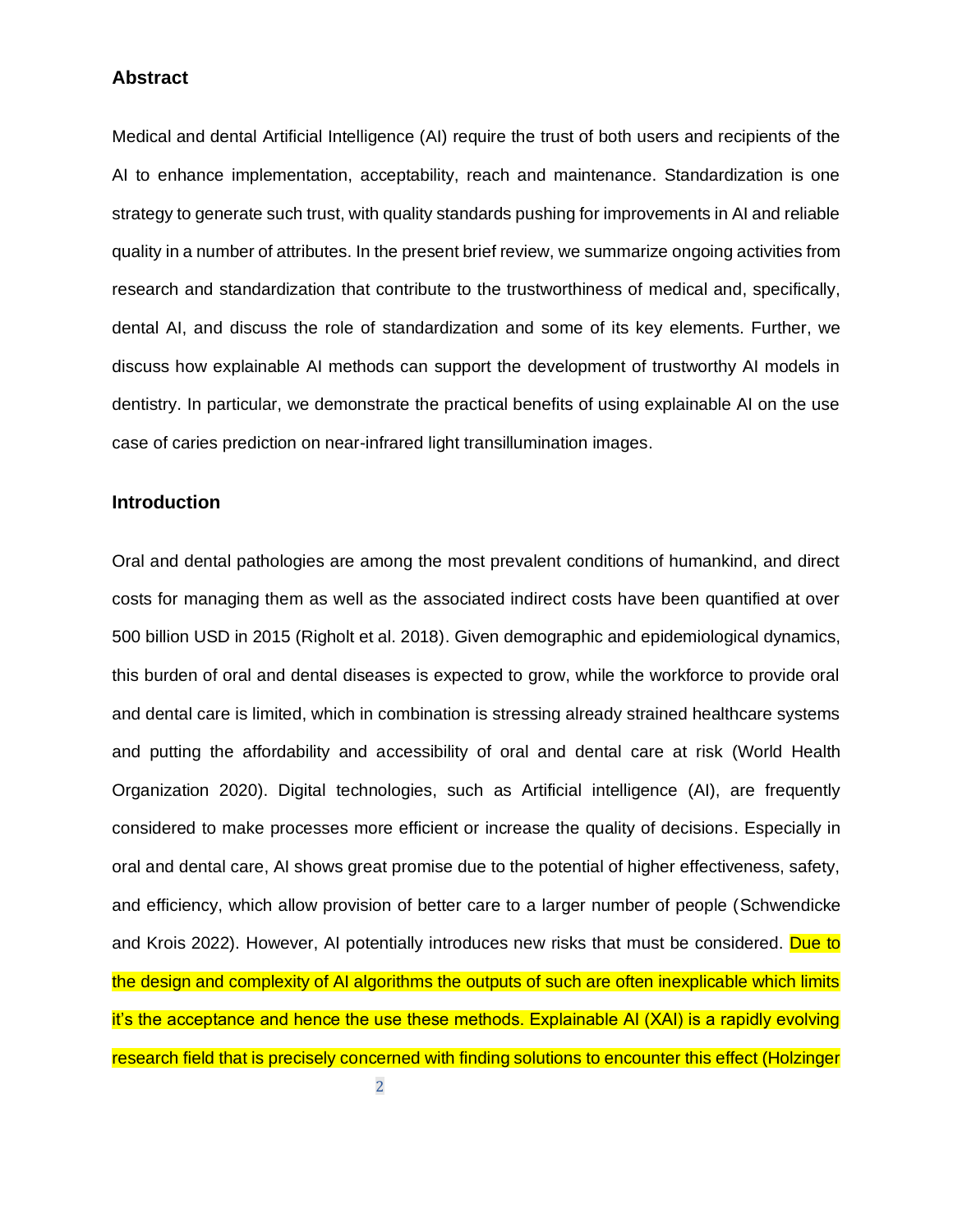et al., 2022). To guarantee a safe usage of AI solutions in healthcare and, in particular, in dentistry, different organizations are developing new standards and tools to ensure the safety, performance, and trustworthiness of AI solutions. Within this study, we present elements of AI standardization and demonstrate for a caries classification model how compliance with these standards can be supported through explainable AI to ensure trustworthiness of AI solutions within dentistry.

### **Standardization**

#### **The role of standardization and standardization activities**

With the purpose of an AI supported software that should be used globally there are numerous aspects such as terminology, interoperability, safety, trustworthiness, risk management, governance, etc. that are relevant for standardization. These and other aspects are, for instance, considered in international standardization organizations such as

- **ISO**: International Organization for Standards
- **IEC**: International Electrotechnical Commission
- **ITU**: International Telecommunication Union

Standardization organizations are often collaborating to maximize harmonization efforts. One prominent example of a very successful joint standardization effort is for instance the development of the High Efficiency Video Coding (HEVC) standard that was developed by the Joint Video Experts Team (JVET) in a collaboration of the Video Coding Experts Group (VCEG) of ITU and the Moving Picture Experts Group (MPEG) of ISO/IEC JTC 1/SC 29.

The development of AI standardization is compared to some other standardization activities, such as video compression, still at an early stage. There exist standards and standards under development by the above-mentioned organization, e.g. on the life-cycle of medical device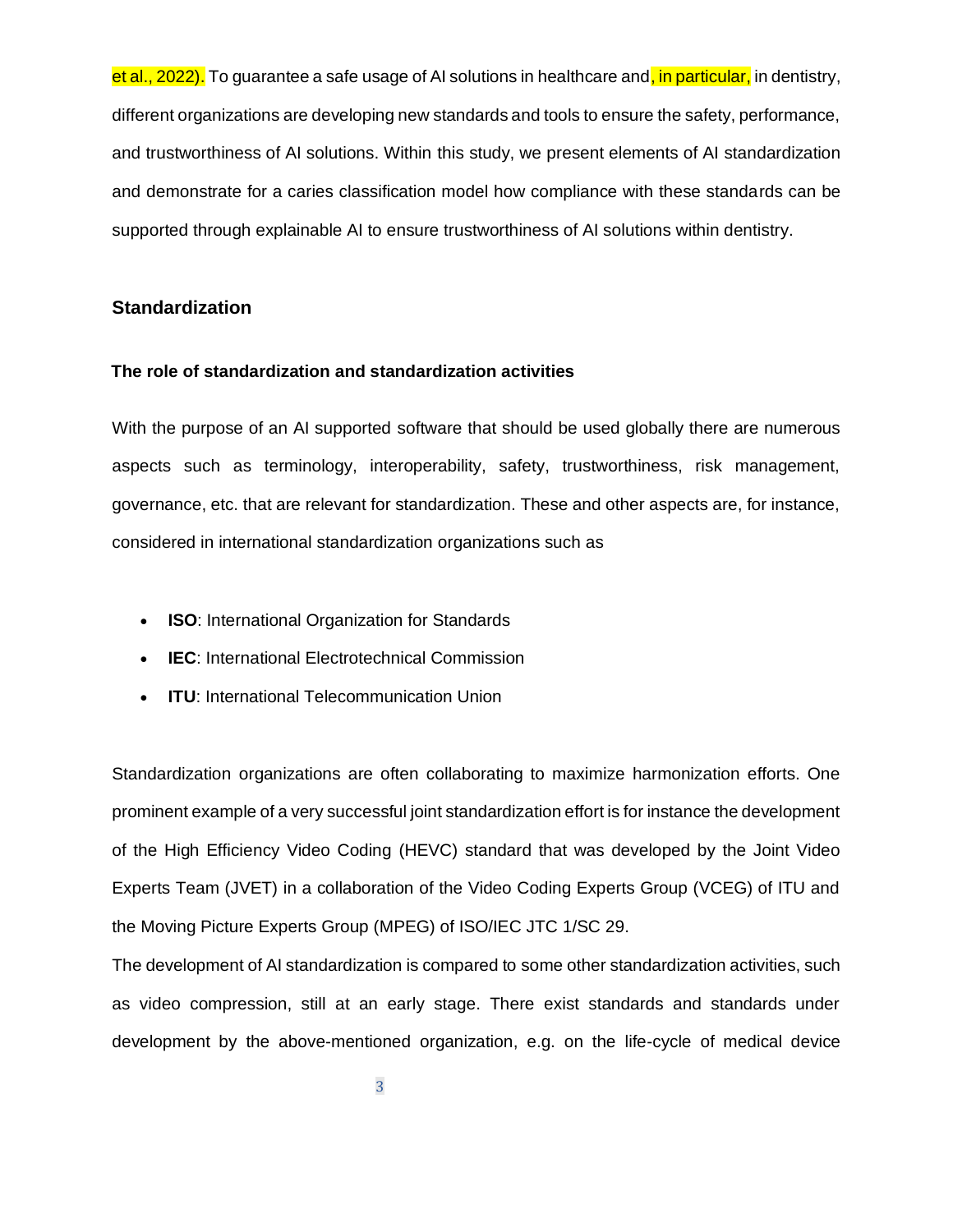software (DIN 2016), the trustworthiness of AI (ISO 2020), risk management of medical devices (Deutsches Institut für Normung 2009), and many other important characteristics such as performance metrics of AI (ISO/IEC WD TS 4213), see also Table 1.

However, there are still many challenges left and there is no harmonized widely accepted standard for treatment of AI in health. This is partially due to the rapid development of the field of AI. ISO and IEC have a joint standardization committee — the ISO/IEC JTC 1/SC 42 Artificial intelligence — that is developing standards in the general area of AI and acts as a focus point of AI standards development of the joint technical committee JTC 1. Many of its subgroups, in particular working groups (WG) are working on aspects such as Data (WG2) and Trustworthiness (WG3). On the European standardization level there are, for instance,

- **CEN**: European Committee for Standardization
- **CENELEC**: European Committee for Electrotechnical Standardization
- **ETSI**: European Telecommunications Standards Institute

There are similar collaborations between these standardization organizations, for example, CEN and CENELEC have a joint standards committee, the CEN-CENELEC JTC 21 Artificial Intelligence, that itself has close collaborations with the ISO/IEC JTC 1/SC 42.

Next, we present a standardization effort by the ITU specifically dedicated to the standardization of AI in dentistry.

#### **Standardization of AI in dentistry**

The ITU has several study groups that also cover different areas of AI. One focus group that runs under Study Group 16 is the ITU/WHO Focus group on Artificial Intelligence for Health (FG-AI4H). This focus group develops a standardized assessment framework of AI-based methods based on a number of different medical use cases. One of the use cases is Dental Diagnostics and Digital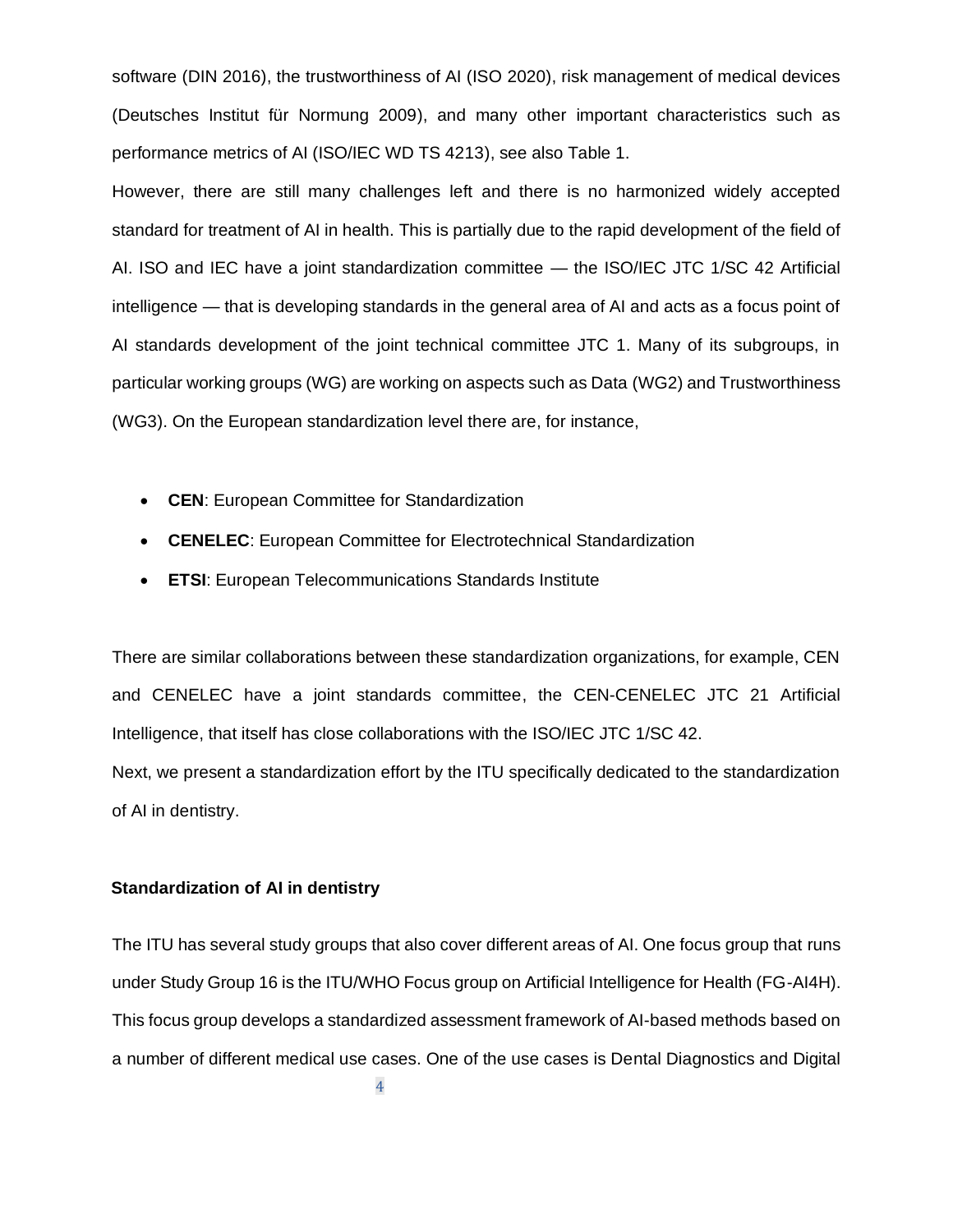Dentistry, worked on by a Topic Group (TG-Dental), which already developed a checklist for authors, reviewers, and readers for AI in dental research (Schwendicke et al. 2021). The topic group was established in 2019 and considers itself as a community of stakeholders from the medical and AI communities with a shared interest in the topic. At the time of writing TG-Dental consists of 34 members from 18 countries and 5 continents. The members come from academia, industry and the private sector and defined different subtopics such as Operative and Cariology, Prosthodontics, Periodontal, Surgical, Oral Medicine and Maxillofacial Radiology, Endodontics, and Orthodontics, in each of which the members aim to establish processes and requirements to facilitate standardization and, specifically, benchmarking (i.e. standardized testing) of AI applications in dentistry.

Next we will explore some of the elements of AI standardization in more detail.

### **Elements of AI standardization**

There are numerous national documents from different countries discussing the needs of standards for AI and the challenges of developing such, e.g. (National Institute of Standards and Technology 2019; Wahlster and Winterhalter 2020). The development of standards is a multidisciplinary effort and as AI tools are becoming more advanced and products are brought to market, legal and regulatory aspects are indispensable, adding another dimension that must be regarded. Recently, the European Union has published a proposal for a regulation to outline its perspectives on harmonized rules on AI (Artificial Intelligence Act, 2021).

From a developing perspective and with a focus on trustworthiness of AI models, there is a clear demand for

• *Datasets*: High quality datasets are generally needed at different stages of an AI life cycle. They are **particularly** important during the development phase, e.g., during model training to create a highly accurate and good performing AI models. However, high quality data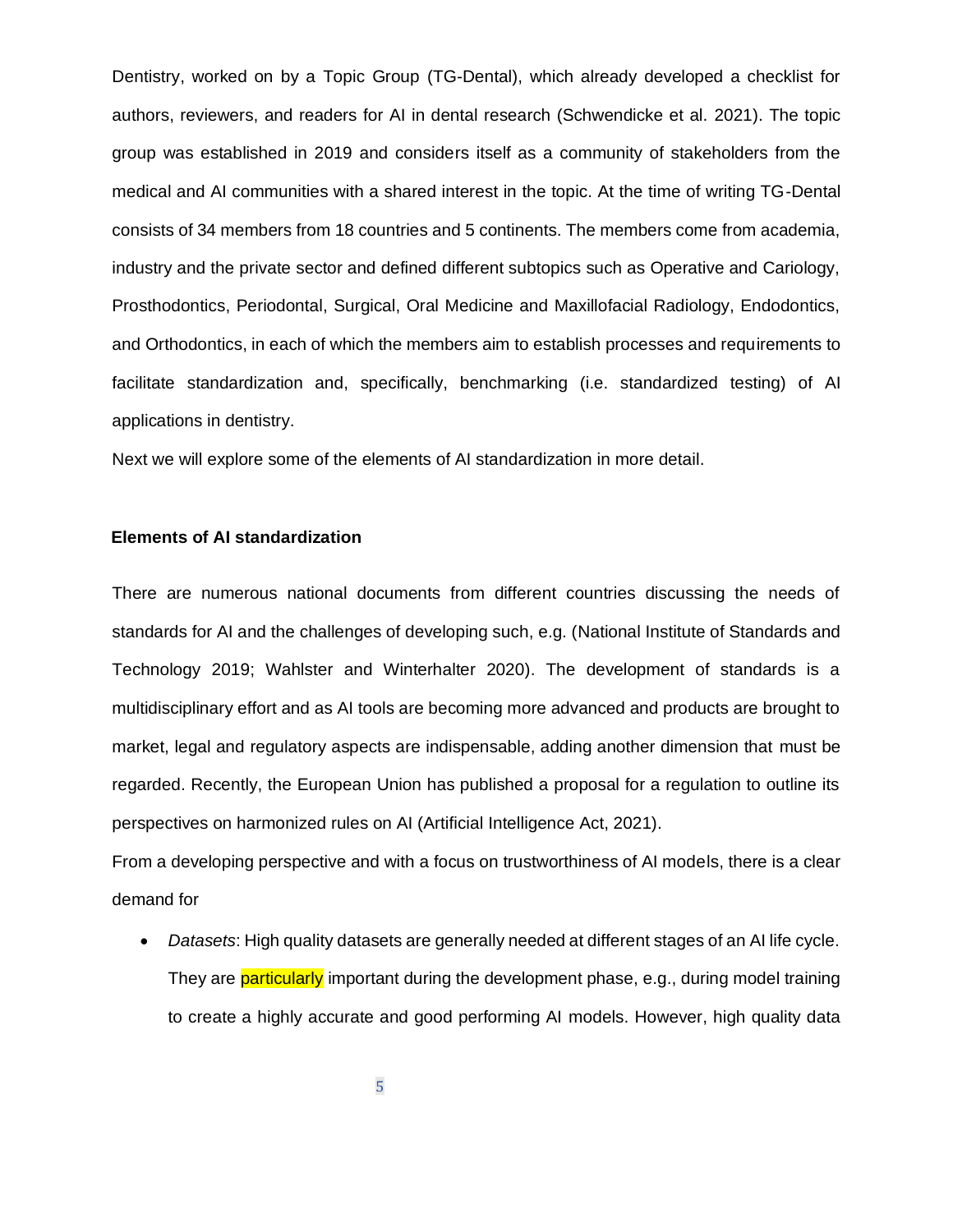sets are also important in the evaluation of AI models, which is usually based on specific quality criteria and benchmarked using high quality data sets against other methods.

- *Quality criteria*: There are different quality criteria that can be required to award satisfying competences to an AI method. These quality criteria may depend on its user and must be developed in a domain specific manner. General technical quality attributions include performance, robustness, uncertainty quantification and explainability. For data annotation additional quality criteria are needed. The annotation process itself must be outlined in detail, as annotation requirements varies significantly depending on the actual task. Current gold standards are usually derived by majority voting schemes or external expert boards.
- *Tools*: To increase the common understanding, practicability and usefulness of carefully designed quality attributions of an AI model, the development of tools that support the quality analysis should not be neglected. Such tools can be used to evaluate the model quality and should potentially be developed with the intention to be accessible and usable by a third party. The set of tools is not limited to evaluate the model performance but can also provide insights, e.g. via explainability tools what strategies and representations the model has learned, as outlined below. Having well developed and standardized evaluation tools could potentially increase the speed of product development and bring medical devices faster, yet still secure, to market.
- *Benchmarking*: The establishment of processes and ratings are helpful to rank and compare AI-methods against each other In particular, a comprehensive benchmarking system, including heterogeneous and representative test data, would increase the transparency of the model performance and allow end users to better compare different products.

It is important to stress, that the trustworthiness of AI has a very large scope and deserves further research on securing the proper implementations of rules and guidelines. For example, the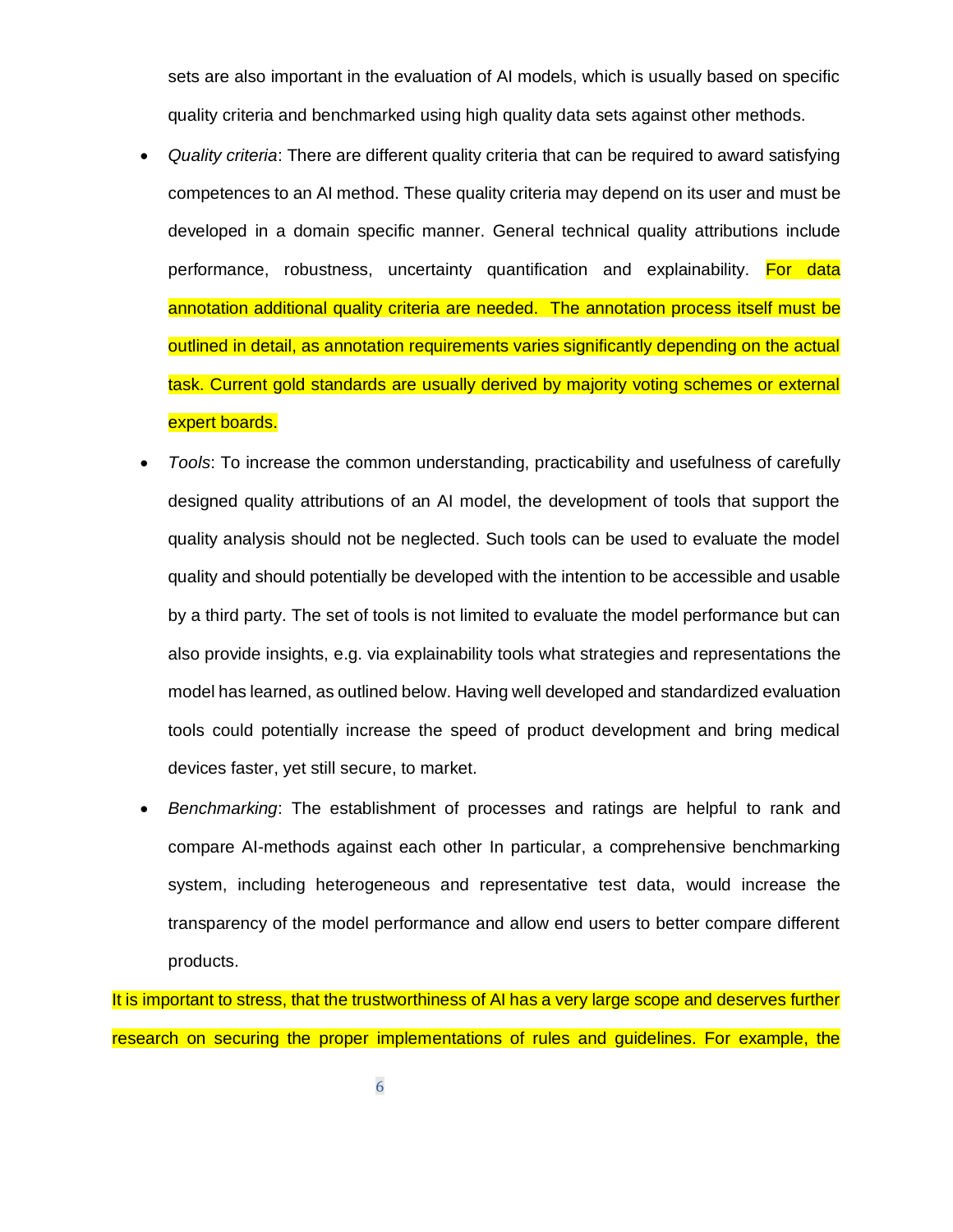European Commission has outlined (European Commission and Directorate-General for Communications Networks, Content and Technology, 2019) seven key requirements: (1) human agency and oversight, (2) technical robustness and safety, (3) privacy and data governance, (4) transparency, (5) diversity, non-discrimination and fairness, (6) environmental and societal wellbeing, and (7) accountability. In this work we primarily focus on technical work (including standards and XAI) that can be used to assist the implementation of trustworthy AI.

The development of technical standards for trustworthy AI models are ideally associated with tools that support the verification process and analysis of AI. Explainable AI (XAI) provides a fundamental access towards understanding what is usually considered a black box model. XAI can provide insights to performance metrics such as loss or accuracy ratings by exposing its internal representations and reasoning strategies. As such, XAI allows to establish more holistic and informed AI life cycles which seek to not only increase model performance, but fulfill predefined (e.g. clinical) requirements by optimizing the model behavior through feedback from domain experts.

# **Explainable AI in dentistry**

AI models in dentistry ideally follow equal patterns as dentists in their decision-making, while being able to execute them at higher speed and higher accuracy. Identifying deviating decisionmaking patterns allows to gauge possible bias, for example by confounding or artefacts, and can help to increase the trust of users and recipients of AI. To demonstrate how such decision-making of AI may be analyzed via XAI to check compliance with developed AI standards, we consider in the following the prediction of caries lesions on individual teeth based on images obtained using Near-Infrared Light Transillumination (NILT) as one exemplary use case.

**Data**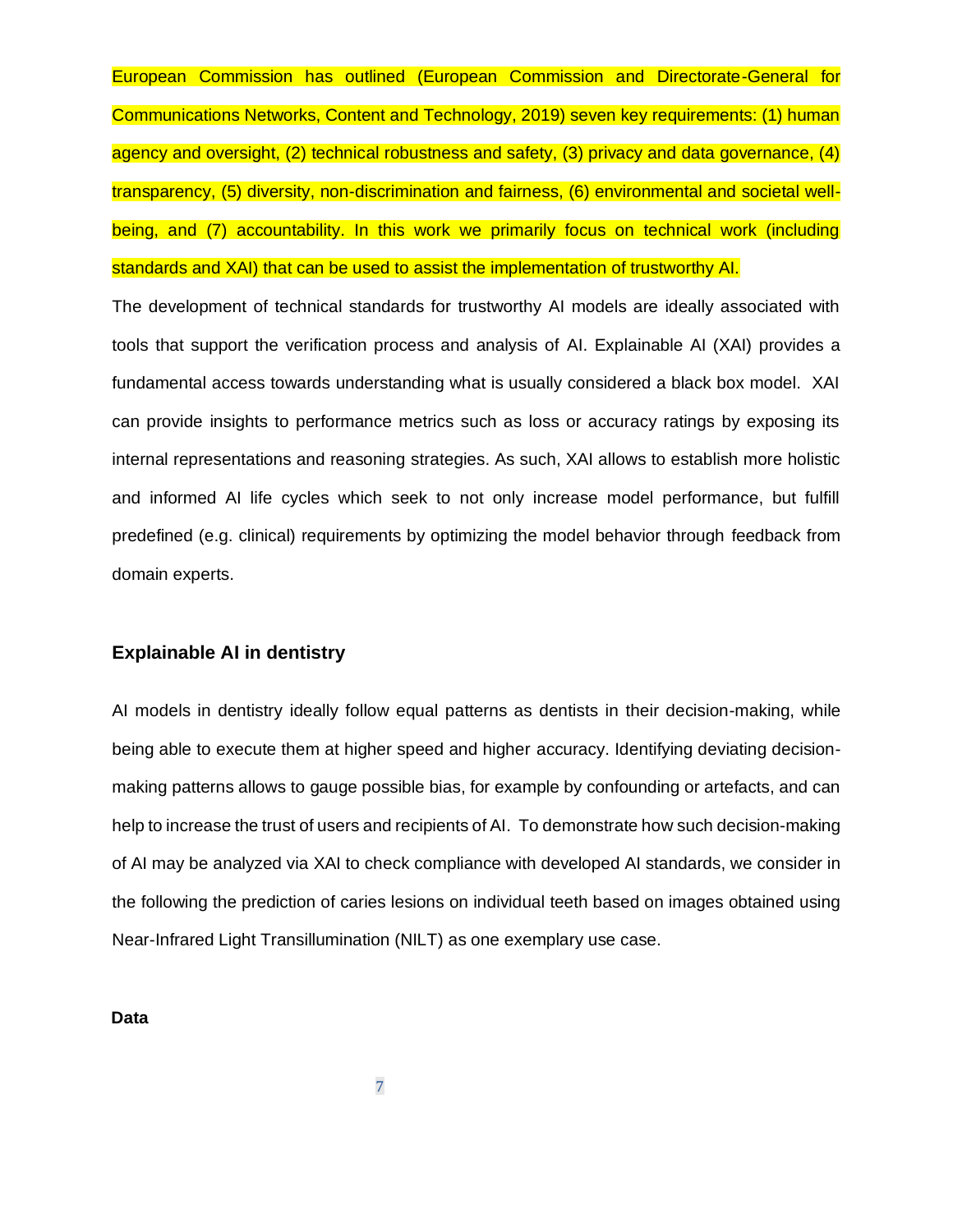The dataset consists of 834 NILT images from routine examinations of 56 patients aged 18 years or older, recorded at Charité - Universitätsmedizin Berlin between 2019-2022 with ethical approval (EA4/080/18). Images were cropped around the central tooth and pixel-based annotations of caries lesions provided by three dental experts with clinical experience of 8-11 years under the standardized conditions of a custom-made annotation tool (Ekert et al. 2019). Annotations were revised by one master reviewer, who curated (reviewed, added, deleted) the annotations. Resulting segmentations were united and translated into binary class labels, resulting in 44% images containing caries lesions and 56% no lesions. Images were resized to a resolution of (224×224) pixels and adaptive histogram equalization was performed for each image. Finally, the data was split into training, validation and test set with ratios of 80%, 10% and 10%, respectively.

#### **Model**

The model is based on a slightly modified VGG-11 (Simonyan and Zisserman 2015) architecture, which was pre-trained on ImageNet (Deng et al. 2009). Training with an augmented data set was performed over 200 epochs with the Adam Optimizer (learning rate: 10<sup>-4</sup>). The training process was stopped when there was no improvement on the validation loss for 30 epochs. There was no extensive hyperparameter search performed, as we aimed to demonstrate AI reasoning processes instead of maximizing model performance.

#### **Explaining caries predictions**

In recent years, many approaches to explain predictions of AI models have been developed in the field of XAI (Samek et al. 2021). The sub-field of local XAI assembles methods typically by computing attribution maps, that is, per-input-dimension indicators of how important those given units are for the model during a particular inference on a specific sample.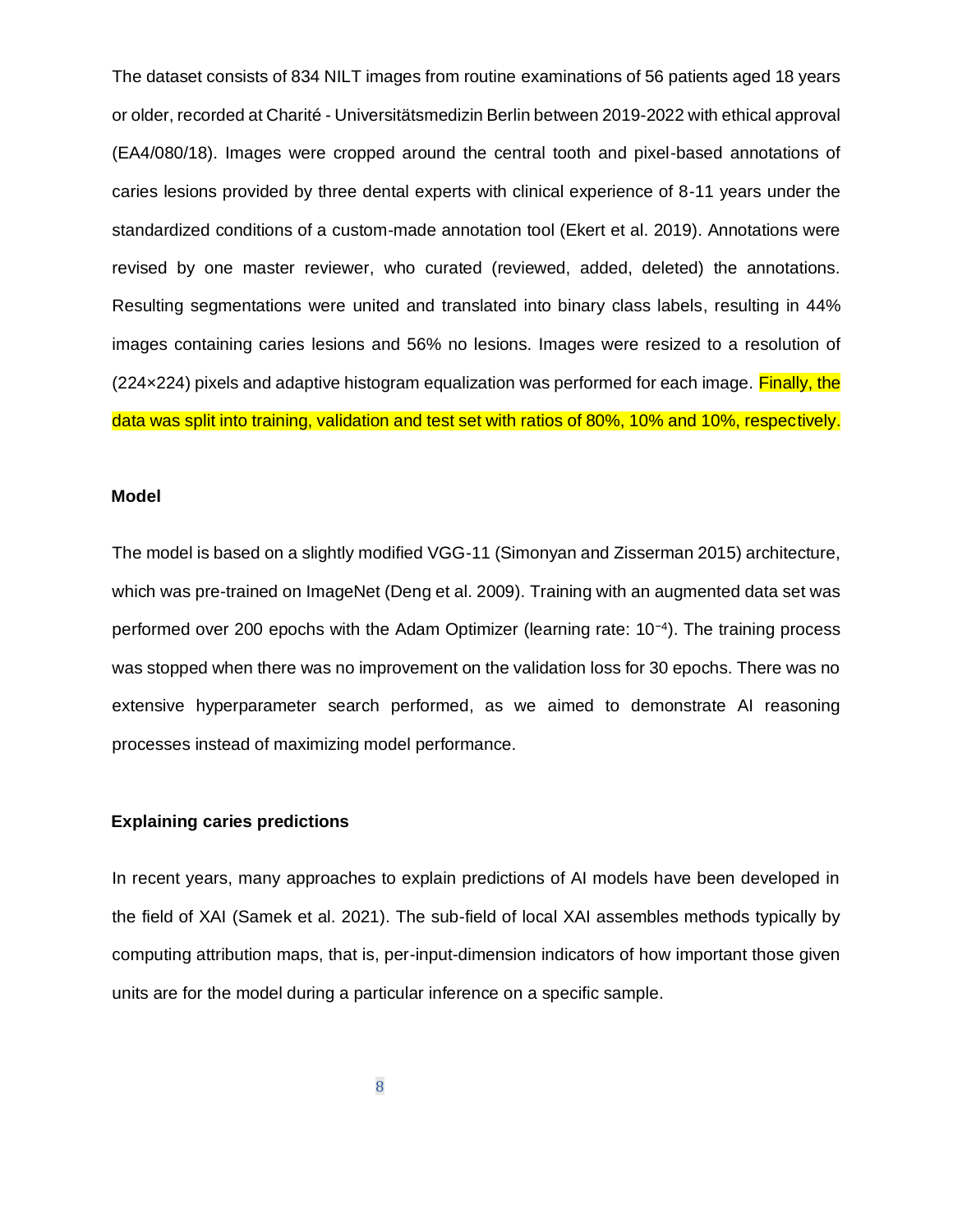Attribution maps can be obtained from various processes and carry different meanings, e.g., how (much) a model has used the value of a particular input unit during inference (Bach et al. 2015; Shrikumar et al. 2017), or whether the model is sensitive to its change (Morch et al. 1995; Baehrens et al. 2010). This information can be obtained either via perturbation-based approaches treating the model as a black-box (Zeiler and Fergus 2014; Ribeiro et al. 2016) (at the cost of increased computational cost), based on the gradient (Simonyan et al. 2014; Sundararajan et al. 2017) (given the prediction function is differentiable), or with techniques applying a modified backward pass through the model (Bach et al. 2015; Shrikumar et al. 2017). In this work we employ the popular Layer-wise Relevance Propagation (LRP) (Bach et al. 2015) using parameters recommended for the employed VGG-11 model (Kohlbrenner et al. 2020).

# **Results**

The quality criteria of trustworthy AI models considered in AI standardization require clinically backed and explainable decisions. A dentist may perform the discussed caries classification task manually by scanning the tooth for abnormalities of darker gray shades with special attention to fissures and transitional areas to adjacent teeth. The characteristics of potential abnormalities allow dentists to distinguish between non-decayed and decayed teeth. This manual assessment is currently a standard procedure in dentistry. In future, this may be supported by highly efficient pre-screenings through AI, in which only difficult cases are assigned to dental experts. Such machine-aided diagnostics reduce time-consuming work, and the prediction of an AI model may be considered as a second opinion, which is especially helpful for less experienced dentists. XAI may assist further by indicating areas which carried relevance for the model decision.

Figures 1a and 1b show input images with their corresponding visualizations of LRP-based attribution maps of correctly classified samples with caries lesions. The explanations highlight that given the marked areas, the model decides to classify both teeth as decayed with high certainty with confidences of 0.97 and 0.98. Reported confidence values present the reliability of the

9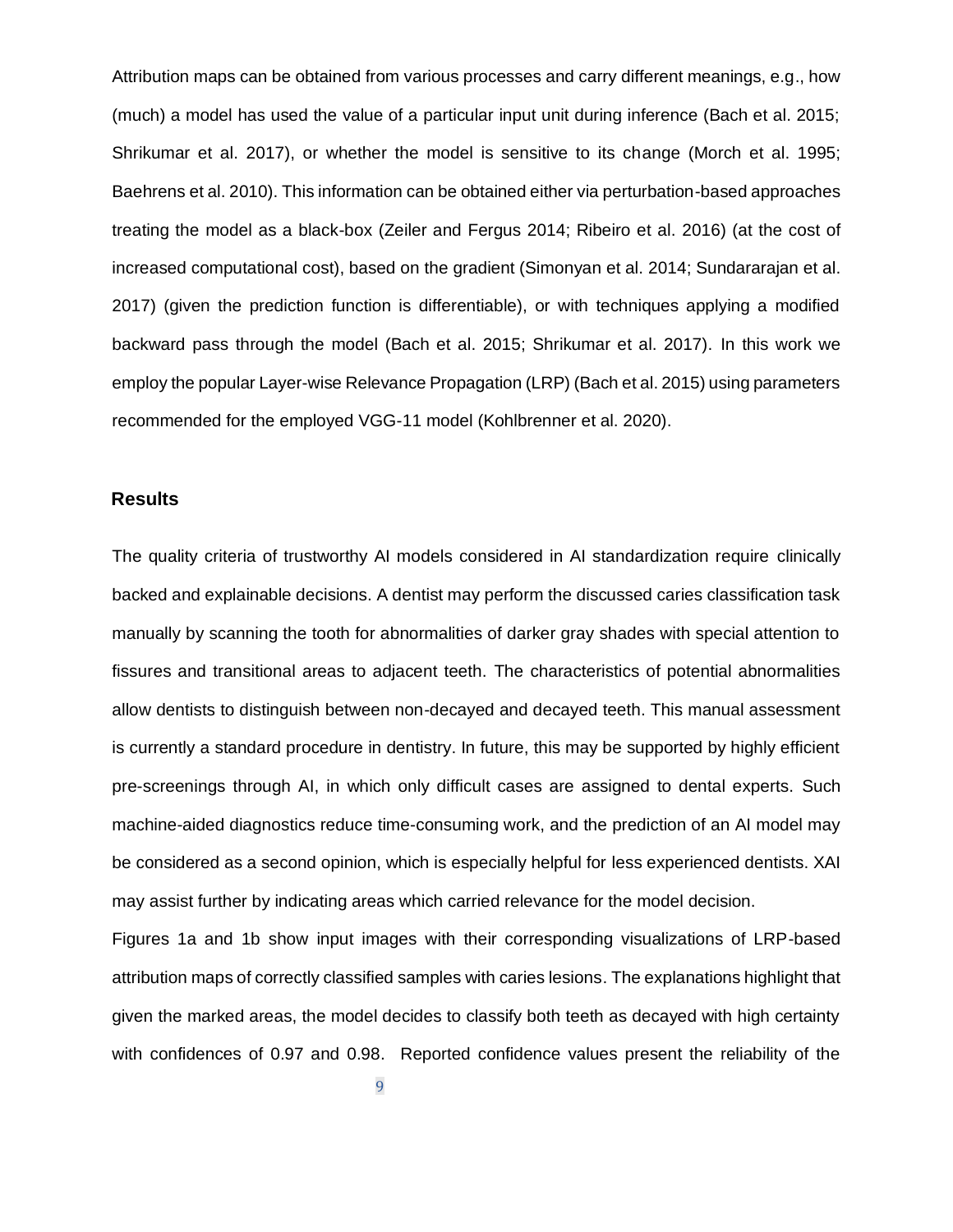predictions: 1.0 means the model is certain that the tooth shows a caries lesion and 0.0 stands for a non-caries tooth. The used decision threshold was 0.5. The highlighted areas carry also clinical relevance for caries detection by a dentist. Figures 1c and 1d show correctly classified samples of teeth without caries lesions. Confidences of 0.24 and 0.11 indicate lower certainties as before. This uncertainty is reflected in the red-highlighted areas that argue for the caries class. Nonetheless, this behavior is reasonable, as the dentist would examine these areas as well during diagnostics.

The explanations further reveal that the model included the image corners for its decision-making. This behavior originates from the different perceptions and experiences of humans and AI models: The reasoning of dentists is based on general knowledge and life-long training, through which they neglect background matters, such as the image corners from examination. The AI model instead assumes that relevant information may be located anywhere in the image. Above that, it is only able to pick up its knowledge from the data it has been trained on. If the data contains confounding features which are statistically linked to a certain outcome, the model will pick up those features regardless of their clinical relevance. Those flaws may not affect the performance metrics and therefore remain uncovered. Nevertheless, such model behavior is clinically not reasonable and therefore should trigger model enhancements.

XAI tools can help to reveal such facet and may later be utilized in an extended feedback loop to observe the effect of performance-improving strategies, which may even directly fix the aspect within the model behavior (Anders et al. 2022).

### **Conclusion**

In order to achieve trustworthiness of AI, experts from different communities and scientific fields have to work together and join forces. Only then meaningful and acceptable standards can be developed that secure the high quality of medical AI applications. Further, we need high quality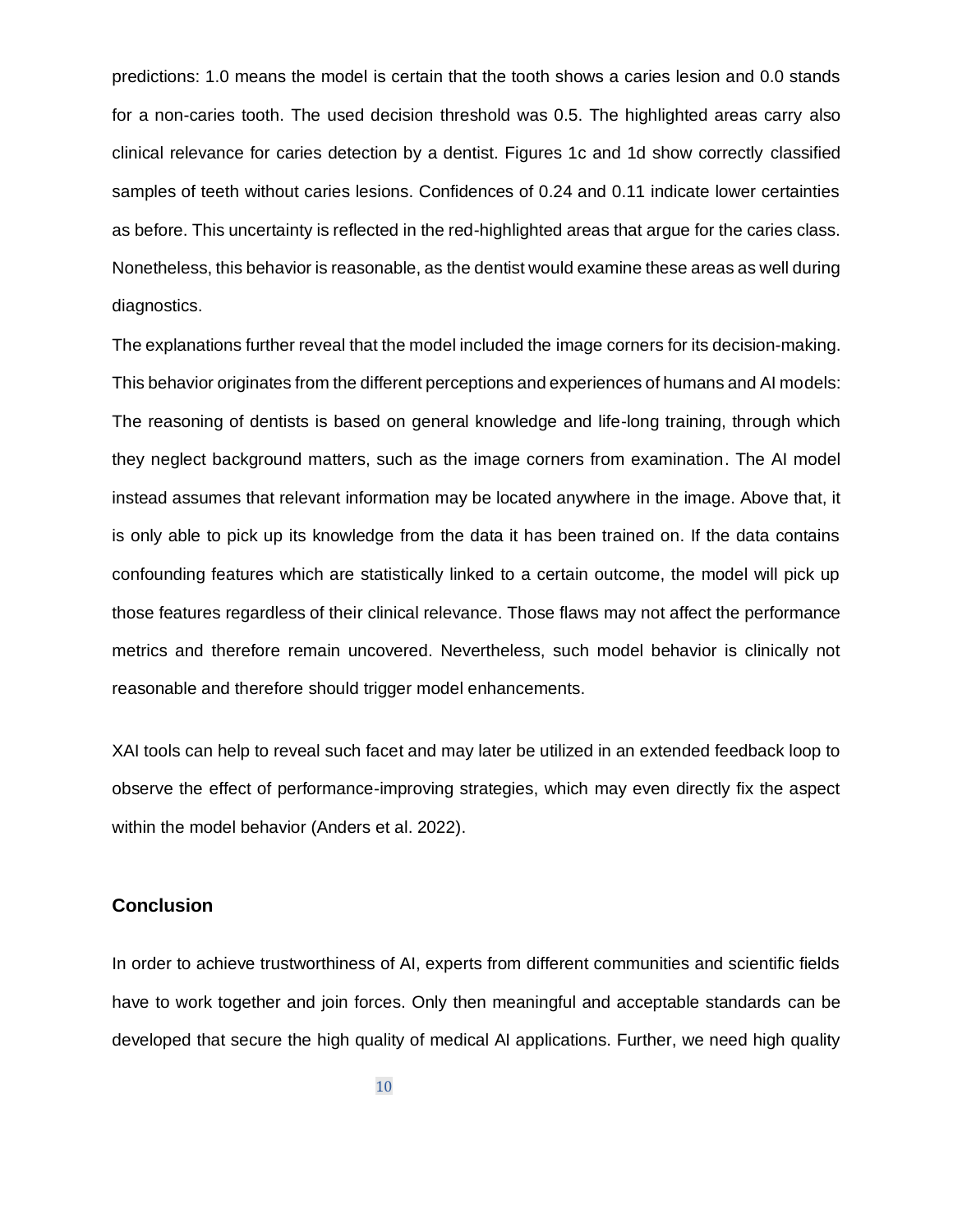tools such as XAI providing insights on individual predictions, but also the general reasoning of a model, e.g. via large scale behavioral analyzes (Lapuschkin et al. 2019). In this manner healthy AI life cycles can be established, leading to high quality and representative datasets and models, to constantly develop and improve the current state of research.

# **Acknowledgement**

This work was supported in part by the German Federal Ministry of Education and Research (BMBF) through the Berlin Institute for the Foundations of Learning and Data (BIFOLD) under Grant 01IS18025A and Grant 01IS18037I. Further, this work was funded by Deutsche Forschungsgemeinschaft (DFG) under Grant KR 5457/1. Above that, this study did not receive any support from outside and there is nothing to acknowledge.

# **Conflict of interest**

FS and JK are co-founders of the dentalXrai GmbH, a startup. dentalXrai GmbH did not have any role in conceiving, conducting or reporting this study.

### **Author's contribution**

JM, LS, SL, JK, FS, WS conceived and designed the study. JM, LS, SL, FS wrote the manuscript. LS, SL, RA conducted the study. JM, LS, SL, RA, MD, FS analyzed the data. All authors revised the paper and gave their final approval and agree to be accountable for all aspects of the work.

### **References**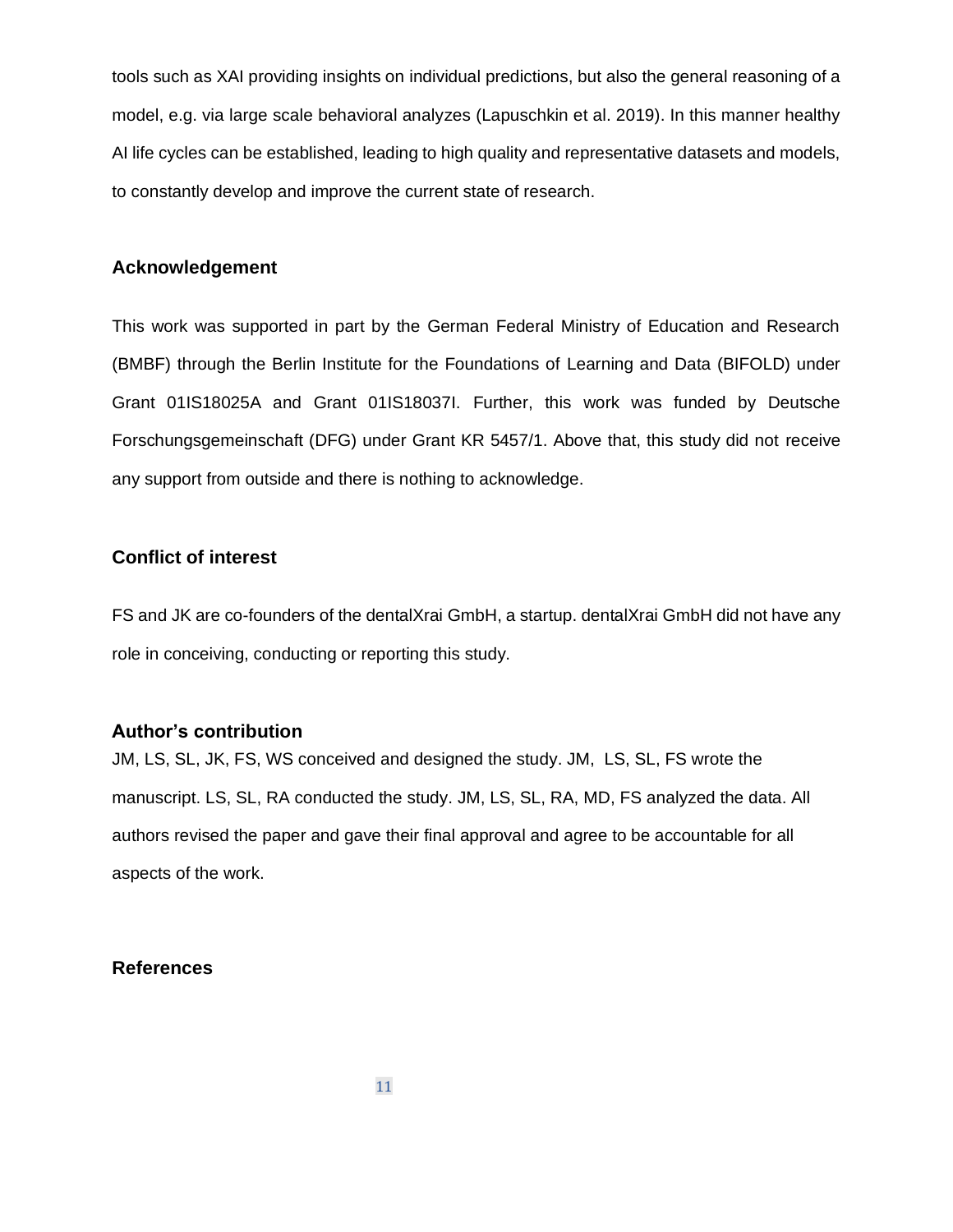- Act AI. 2021. Proposal for a regulation of the european parliament and the council laying down harmonised rules on artificial intelligence (artificial intelligence act) and amending certain union legislative acts. EUR-Lex-52021PC0206.
- Anders CJ, Weber L, Neumann D, Samek W, Müller K-R, Lapuschkin S. 2022. Finding and removing clever hans: Using explanation methods to debug and improve deep models. Information Fusion 77:261–295. doi:https://doi.org/ 10.1016/j.inffus.2021.07.015.
- Bach S, Binder A, Montavon G, Klauschen F, Müller K-R, Samek W. 2015. On pixel-wise explanations for non-linear classifier decisions by layer-wise relevance propagation. PLOS ONE 10(7):1–46.
- Baehrens D, Schroeter T, Harmeling S, Kawanabe M, Hansen K, Müller K-R. 2010. How to explain individual classification decisions. JMLR 11:1803–1831.
- Deng J, Dong W, Socher R, Li LJ, Li K, Fei-Fei L. 2009. Imagenet: A large-scale hierarchical image database. In: 2009 IEEE Conference on Computer Vision and Pattern Recognition. p. 248–255. doi:10.1109/CVPR.2009.5206848.
- DIN, EN. 2016. 62304: 2016-10. Medizingeräte-Software-Software-Lebenszyklus-Prozesse (IEC 62304: 2006+ A1: 2015); Deutsche Fassung EN 62304: 2006+ Cor.: 2008+ A1: 2015.
- Ekert T, Krois J, Meinhold L, Elhennawy K, Emara R, Golla T, Schwendicke F. 2019. Deep learning for the radiographic detection of apical lesions. Journal of Endodontics 45(7). doi:10.1016/j.joen.2019.03.016.

European Commission and Directorate-General for Communications Networks, Content and Technology. 2019. Ethics guidelines for trustworthy AI. Publications Office. doi:10.2759/346720.

International Organization for Standardization [ISO]. 2020. ISO/IEC TR 24028:2020 information technology – artificial intelligence – overview of trustworthiness in artificial intelligence.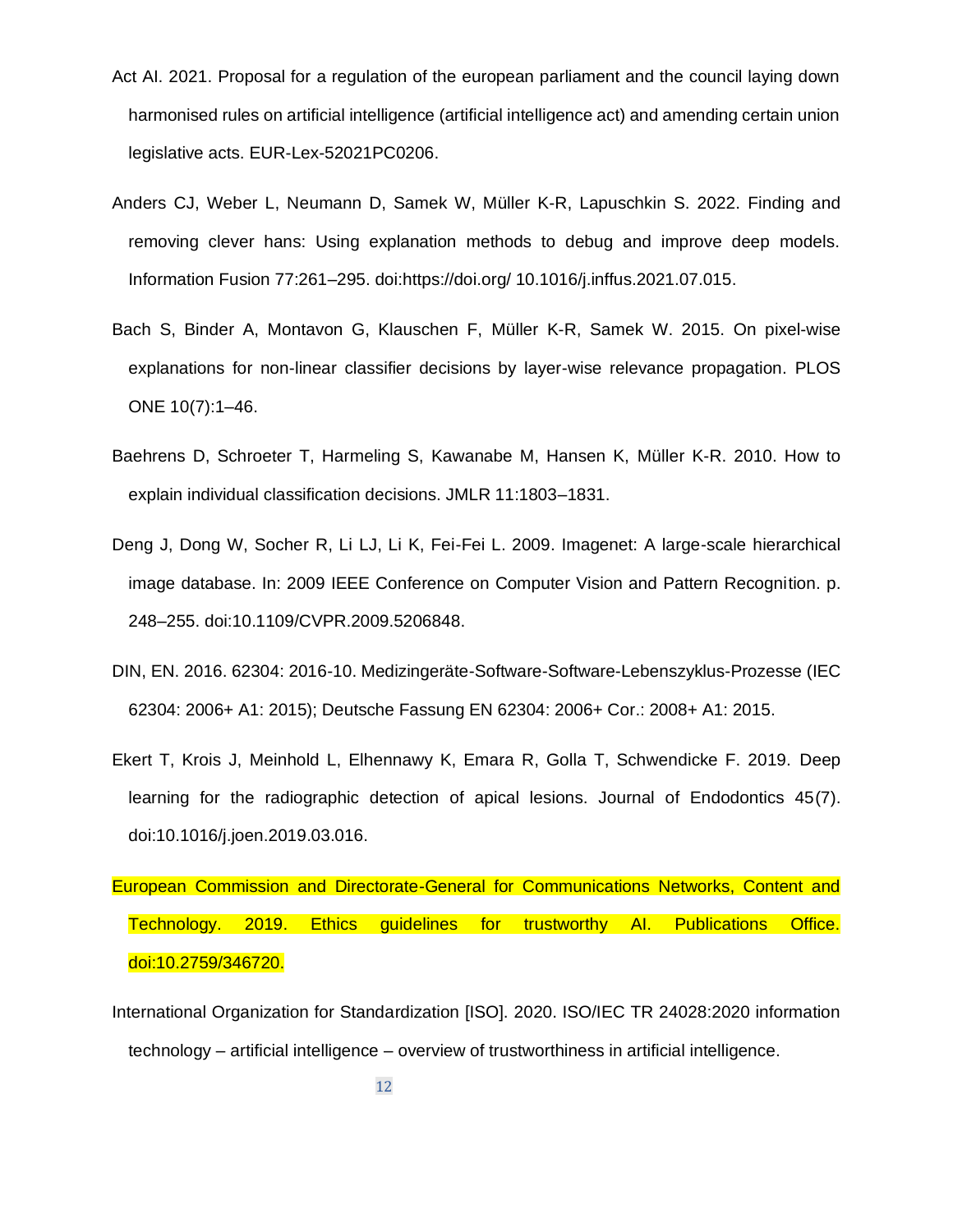Deutsches Institut für Normung. Normenausschuss Medizin. 2009. Medizinprodukte: Anwendung des Risikomanagements auf Medizinprodukte (ISO 14971: 2007, korrigierte Fassung 2007-10- 01); deutsche Fassung EN ISO 14971: 2009. Beuth

- Holzinger A, Goebel R, Fong R, Moon T, Müller KR, Samek W. 2022. Xxai-beyong explainable artificial intelligence. In: International Workshop on Extending Exlainable AI Beyond Deep Models and Classifiers. Springer. P.3-10
- Kohlbrenner M, Bauer A, Nakajima S, Binder A, Samek W, Lapuschkin S. 2020. Towards best practice in explaining neural network decisions with lrp. In: 2020 International Joint Conference on Neural Networks (IJCNN). IEEE. p. 1–7. doi:10.1109/IJCNN48605.2020.9206975.
- Lapuschkin S, Wäldchen S, Binder A, Montavon G, Samek W, Müller K-R. 2019. Unmasking clever hans predictors and assessing what machines really learn. Nature communications 10:1–8.
- Morch NJ, Kjems U, Hansen LK, Svarer C, Law I, Lautrup B, Strother S, Rehm K. 1995. Visualization of neural networks using saliency maps. In: Proc. ICNN. volume 4. IEEE. p. 2085– 2090.
- National Institute of Standards and Technology. 2019. US Leadership in AI: A plan for Federal Engagement in Developing Technical Standards and Related Tools. US Department of Commerce Washington, DC.
- Ribeiro MT, Singh S, Guestrin C. 2016. "Why should I trust you?" explaining the predictions of any classifier. In: Proc. ACM SIGKDD. p. 1135–1144.
- Righolt A, Jevdjevic M, Marcenes W, Listl S. 2018. Global-, regional-, and country-level economic impacts of dental diseases in 2015. Journal of dental research 97(5):501–507.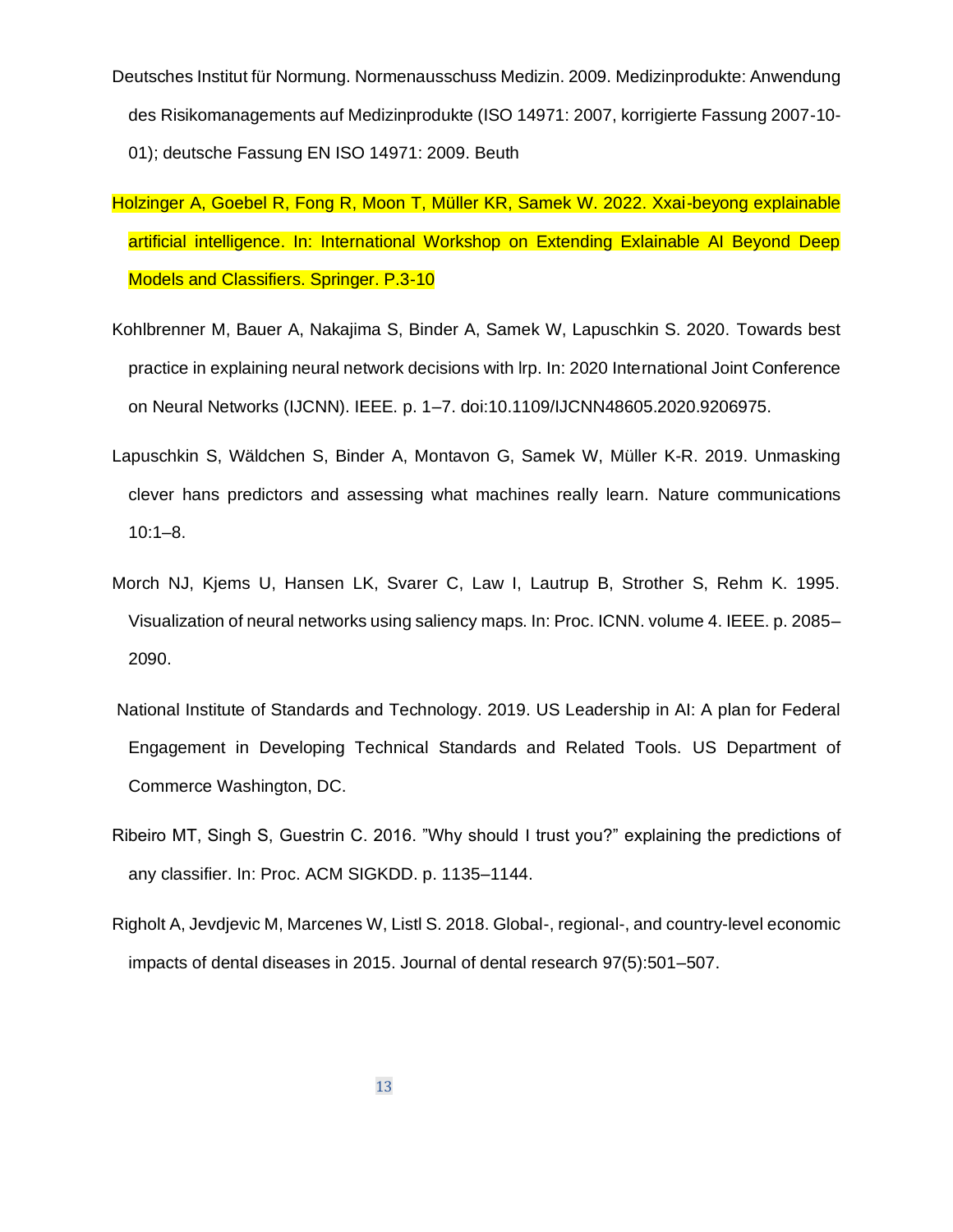- Samek W, Montavon G, Lapuschkin S, Anders CJ, Müller K-R. 2021. Explaining deep neural networks and beyond: A review of methods and applications. Proceedings of the IEEE 109:247–278.
- Schwendicke F, Singh T, Lee JH, Gaudin R, Chaurasia A, Wiegand T, Uribe S, Krois J. 2021. Artificial intelligence in dental research: Checklist for authors, reviewers, readers. Journal of Dentistry 107:103610. doi:https://doi.org/10. 1016/j.jdent.2021.103610.
- Schwendicke F, and Krois J. 2022. Data Dentistry: How Data Are Changing Clinical Care and Research. Journal of Dental Research 101(1):21–29.Shrikumar A, Greenside P, Kundaje A. 2017. Learning important features through propagating activation differences. In: Proc. ICML. volume 70 of Proc. MLR. PMLR. p. 3145–3153.
- Simonyan K, Vedaldi A, Zisserman A. 2014. Deep inside convolutional networks: Visualising image classification models and saliency maps. In: Proc. ICLR. volume abs/1312.6034.
- Simonyan K, Zisserman A. 2015. Very deep convolutional networks for largescale image recognition. 1409.1556.
- Sundararajan M, Taly A, Yan Q. 2017. Axiomatic attribution for deep networks. In: Proc. ICML. ICML'17. JMLR.org. p. 3319–3328.
- Wahlster W, Winterhalter C. 2020. Deutsche Normungsroadmap Künstliche Intelligenz. DIN & DKE 11.
- World Health Organization, Oral health. 2020. Achieving better oral health as part of the universal health coverage and noncommunicable disease agendas towards 2030, in: Report to Director. General 2020.
- Zeiler MD, Fergus R. 2014. Visualizing and understanding convolutional networks. In: Proc. ECCV. volume 8689 of Lecture Notes in Computer Science. Springer. p. 818–833.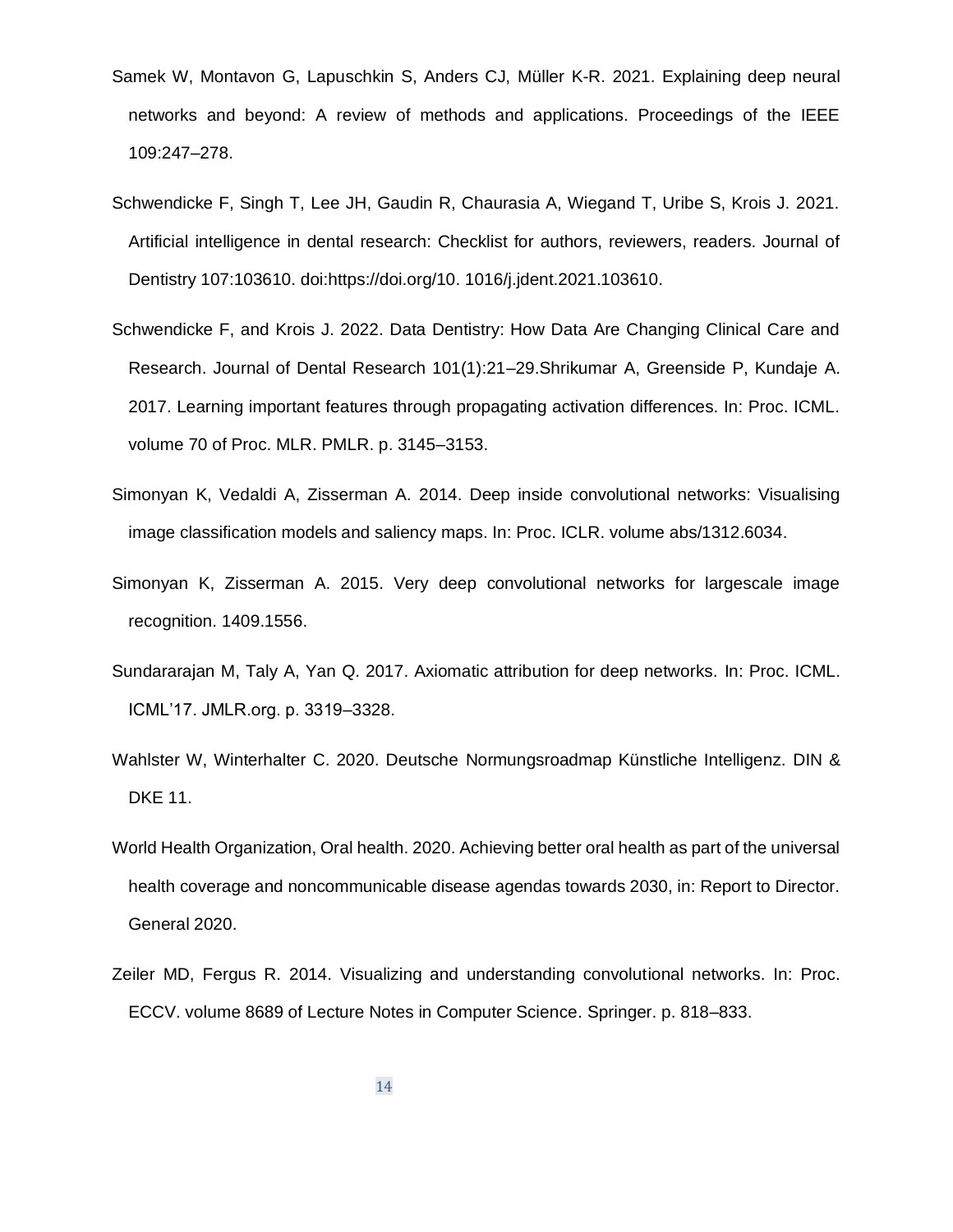### **Tables**

Table 1: List of published standards (blue) and ongoing standardization projects (green). Note this overview is incomplete and only highlights some areas that particularly relevant for this underlying work. The specified document number shows a standard/standardization project belonging to the respective topics. There are further documents/projects.

| <b>Al Principles</b>                | Software Life Cycle<br>(ISO 62304) | Conformity<br>Assessment    | <b>Big Data</b>        | Software<br>Quality                         |
|-------------------------------------|------------------------------------|-----------------------------|------------------------|---------------------------------------------|
| (ISO/IEC TR<br>24028)               |                                    | (ISO/IEC<br>17000ff)        | (ISO/IEC TR<br>20547)  | (ISO/IEC<br>25000)                          |
| <b>Data Quality</b>                 | <b>Risk Management</b>             | Functional<br>Safety        | <b>Medical Devices</b> |                                             |
| (ISO/IEC<br>25012)                  | (ISO 14971)                        | (ISO 61508)                 | (IEC 60601)            |                                             |
| Al principles                       | AI terminology                     | <b>Data Quality</b>         | <b>Risk Management</b> | AI testing                                  |
| (ISO/IEC<br><b>AWI TR</b><br>24372) | (ISO/IEC<br>CD 22989)              | (ISO/IEC WD<br>$5259-1)$    | (ISO/IEC CD<br>23894)  | <b>(ETSI DTR INT</b><br>008 (TR 103<br>821) |
| <b>Ethics</b>                       | <b>Terminology of AI</b><br>safety | Assessment of<br>AI Systems | Al robustness          | $\cdots$                                    |
| (ISO/IEC AWI<br>TR 24368)           | (IEEE P2802)                       | (ISO/IEC WD<br>TS 4213)     | (ISO/IEC NP<br>24029)  |                                             |

# **Figure Captions**

Figure 1: Correctly predicted NILT images with corresponding LRP heatmaps, which point out areas in the image that the AI model considered as relevant for its decision-making process. The red color highlights areas which spoke in favor of the caries class, while blue areas show features relevant for the non-caries class. (a) and (b) show teeth of class caries with confidences of 0.97